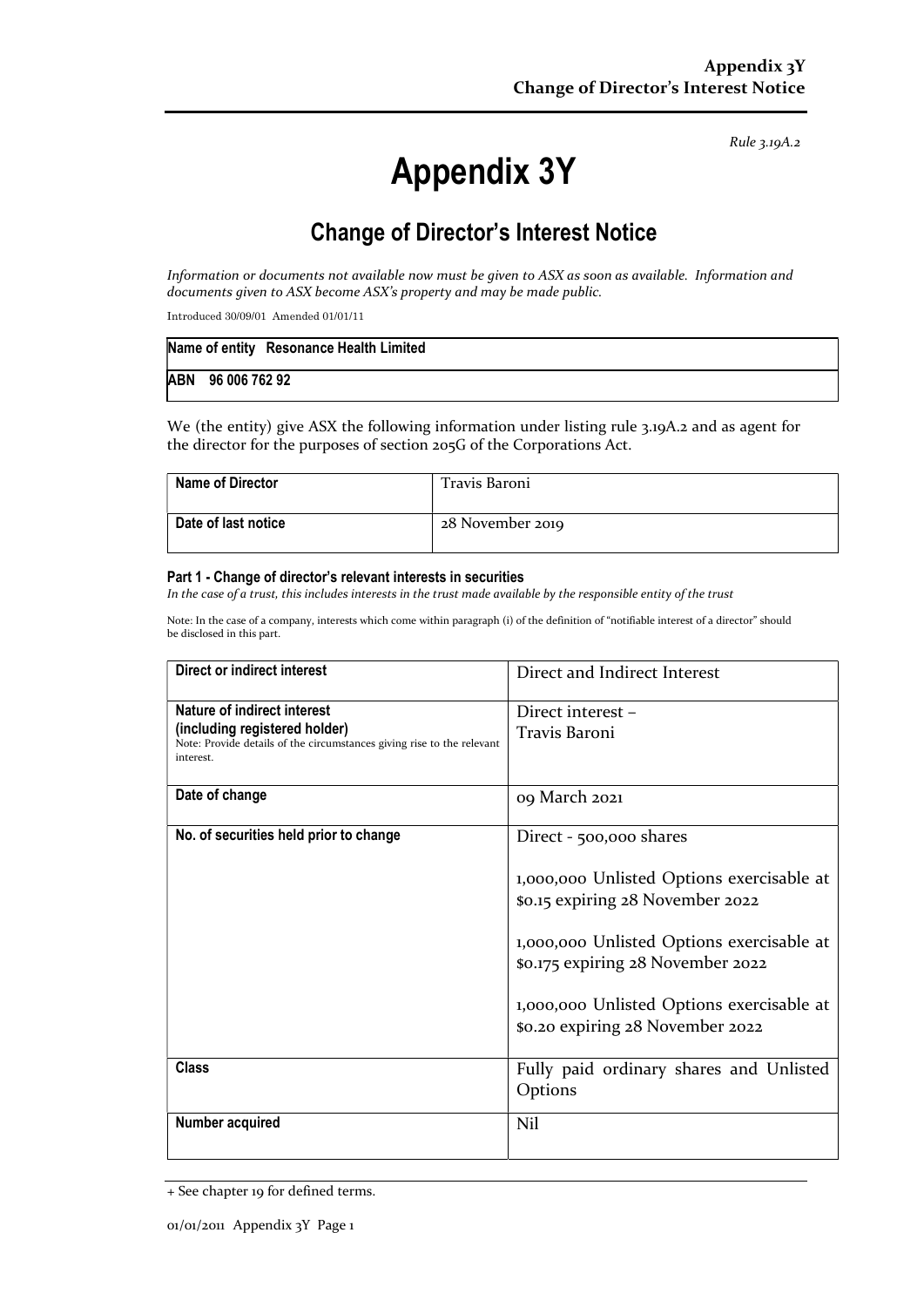| Number disposed                                                                                                                                                            | Direct $-$ 282,500 fully paid ordinary shares                                                                                                                                                                                                 |
|----------------------------------------------------------------------------------------------------------------------------------------------------------------------------|-----------------------------------------------------------------------------------------------------------------------------------------------------------------------------------------------------------------------------------------------|
|                                                                                                                                                                            | 400,000 Unlisted Options exercisable at<br>\$0.15 expiring 28 November 2022                                                                                                                                                                   |
|                                                                                                                                                                            | 400,000 Unlisted Options exercisable at<br>\$0.175 expiring 28 November 2022                                                                                                                                                                  |
|                                                                                                                                                                            | 400,000 Unlisted Options exercisable at<br>\$0.20 expiring 28 November 2022                                                                                                                                                                   |
| <b>Value/Consideration</b><br>Note: If consideration is non-cash, provide details and estimated<br>valuation                                                               | Nil. Share were split between Dr Baroni<br>and his wife as a result of settlement<br>agreement approved by the Family Court.                                                                                                                  |
| No. of securities held after change                                                                                                                                        | Direct $-217,500$ shares                                                                                                                                                                                                                      |
|                                                                                                                                                                            | 600,000 Unlisted Options exercisable at<br>\$0.15 expiring 28 November 2022                                                                                                                                                                   |
|                                                                                                                                                                            | 600,000 Unlisted Options exercisable at<br>\$0.175 expiring 28 November 2022                                                                                                                                                                  |
|                                                                                                                                                                            | 600,000 Unlisted Options exercisable at<br>\$0.20 expiring 28 November 2022                                                                                                                                                                   |
| Nature of change<br>Example: on-market trade, off-market trade, exercise of options,<br>issue of securities under dividend reinvestment plan, participation in<br>buy-back | Off market transfer of 282,500 fully paid<br>ordinary shares and 1.2 million unlisted<br>options at various exercise prices. Shares<br>and unlisted options are now held in a<br>new entity that Dr Travis Baroni has no<br>involvement with. |

### Part 2 – Change of director's interests in contracts

Note: In the case of a company, interests which come within paragraph (ii) of the definition of "notifiable interest of a director" should be disclosed in this part.

| Detail of contract                                  | n/a |
|-----------------------------------------------------|-----|
| <b>Nature of interest</b>                           | n/a |
| Name of registered holder<br>(if issued securities) | n/a |
| Date of change                                      | n/a |

<sup>+</sup> See chapter 19 for defined terms.